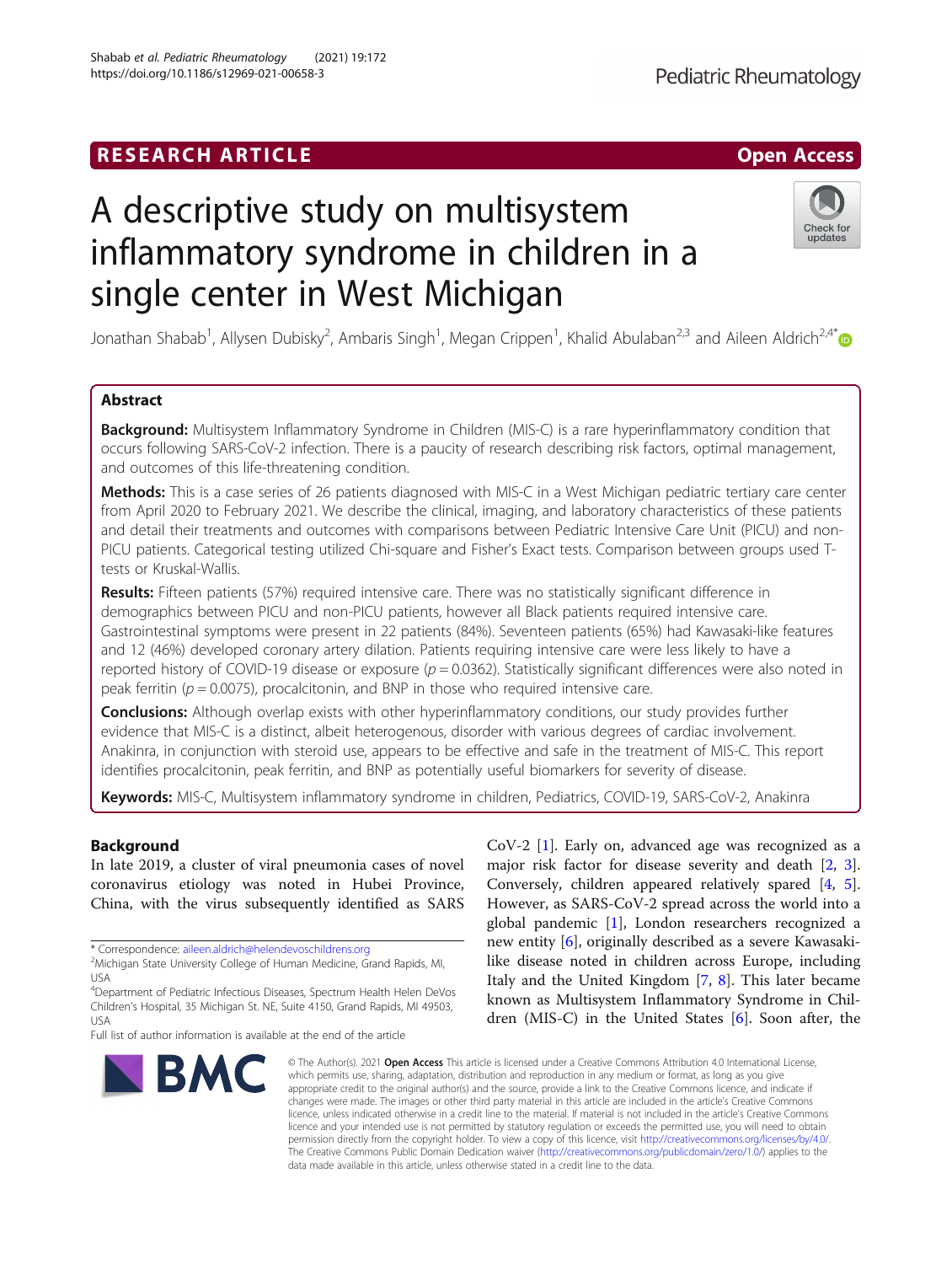Centers for Disease Control and Prevention (CDC) and the World Health Organization (WHO) developed case definitions for the diagnosis of MIS-C [\[9](#page-8-0), [10](#page-8-0)].

In typical adult cases of COVID-19, patients present with fever, cough, and elevated inflammatory markers, often worsening in the second week of illness [[2,](#page-8-0) [3\]](#page-8-0). In severe cases, inflammatory markers continue to rise in association with acute respiratory distress syndrome and sepsis, with correspondent morbidity and mortality [\[3](#page-8-0)]. Children have been found to have a far lower risk of developing acute respiratory disease requiring hospitalization and intensive care, with the exception of children with specific underlying medical conditions such as obesity [[11](#page-8-0), [12](#page-8-0)]. Nevertheless, children are at greater risk of the post-infectious hyperinflammatory disease 2–8 weeks following asymptomatic or symptomatic infection with SARS-CoV-2 [[13\]](#page-8-0). In accordance with the aforementioned case definitions, those with MIS-C have a persistent fever, at least two organ systems affected, and elevated inflammatory markers without alternate explanation [[9,](#page-8-0) [10\]](#page-8-0), although most patients have at least 4 organ systems involved [[14\]](#page-8-0). Approximately 50% of MIS-C patients have cardiac involvement severe enough to require vasoactive or vasopressor support, and in one study of 186 children, 4 died [[14\]](#page-8-0).

By February 28, 2021, there were nearly 625,000 confirmed cases of COVID-19 in Michigan [\[15](#page-8-0)]. Further, there were 99 reported cases of MIS-C by CDC criteria in the state [[9,](#page-8-0) [16\]](#page-8-0). At our institution, we developed a multidisciplinary protocol developed to assist in the diagnosis, evaluation, and treatment of MIS-C, modeled from American College of Rheumatology (ACR) guidelines [[13\]](#page-8-0). Patients suspected of having MIS-C are evaluated by pediatric infectious disease and pediatric rheumatology in addition to the pediatric hospitalist and/or intensivist teams. Initial labs and work-up were obtained in accordance with our institutional algorithm (see details in Methods section below and Additional file [1:](#page-8-0) Appendix A). During hospitalization, MIS-C patients are routinely monitored with daily inflammatory, cardiac, and coagulation labs. Additional subspecialty consults were provided as indicated. Our treatment consists of supportive care, anticoagulation with aspirin, low-molecular weight heparin, or heparin, and immunomodulatory agents including intravenous immunoglobulin (IVIG), steroids, and anakinra, as determined by the multidisciplinary team. Here, we report the clinical aspects, patterns, and outcomes observed at our institution between April 2020 and February 2021 while caring for children with MIS-C.

# Methods

This study was a case series at Spectrum Health Helen DeVos Children's Hospital (HDVCH), a 241-bed

children's tertiary care center in Grand Rapids, Michigan, USA. Subjects were pediatric patients admitted to HDVCH between April 1, 2020, and February 28, 2021, with a diagnosis of MIS-C as made by the consulting teams in concordance with CDC case definitions. The study received a HIPAA waiver from the Spectrum Health Institutional Review Board.

Once identified as a possible case of MIS-C by clinical criteria, patients were evaluated with complete blood count with manual differential, comprehensive metabolic panel (CMP), as well as inflammatory markers (erythrocyte sedimentation rate [ESR], C-reactive protein [CRP], D-dimer, fibrinogen, and ferritin). Urinalysis was obtained to evaluate for sterile pyuria and identify alternative causes for fever and inflammation. COVID-19 testing obtained included nasopharyngeal PCR and serum immunoglobulin G (IgG), which at first was a total antibody anti-nucleocapsid assay and later included anti-spike protein IgG. Brands and versions of the PCR and IgG tests used evolved over time based on test availability and performance. Any patients admitted to the hospital with suspicion for MIS-C underwent further laboratory evaluation, including coagulation studies (prothrombin time [PT], internationalized normal ratio [INR], and partial thromboplastin time [PTT]), procalcitonin, triglycerides, lactate dehydrogenase (LDH), creatinine kinase, and peripheral blood smear. If initial COVID-19 PCR testing was negative, a full respiratory pathogen panel (if not already performed), blood culture, and urine culture were performed to identify alternative etiologies. Patients admitted to the hospital with suspicion of MIS-C had daily labs, trending complete blood counts with manual differential, CMP, ESR, CRP, Ddimer, ferritin, and fibrinogen.

Initial cardiac evaluation for patients presenting with possible MIS-C included EKG and high sensitivity troponin. Following admission, patients were evaluated with brain natriuretic peptide (BNP) levels, and an echocardiogram was performed. BNP and troponin were repeated daily during admission. Echocardiograms were repeated based on clinical features, whether an alternate diagnosis was made, or as recommended by pediatric cardiology. Patients with cardiac abnormalities were followed by pediatric cardiology both during and after hospitalization with serial imaging.

Comparisons were performed on PICU versus non-PICU patients as a surrogate for disease severity. All statistical analyses were completed using SAS Enterprise Guide version 7.1 (SAS Institute Inc., Cary, NC, USA). Normality was assessed using a Shapiro Wilk test. Differences in categorical data were analyzed using Chisquare tests or Fisher's-Exact tests. For normally distributed and continuous data, means and standard deviation were described and T-tests were used to evaluate for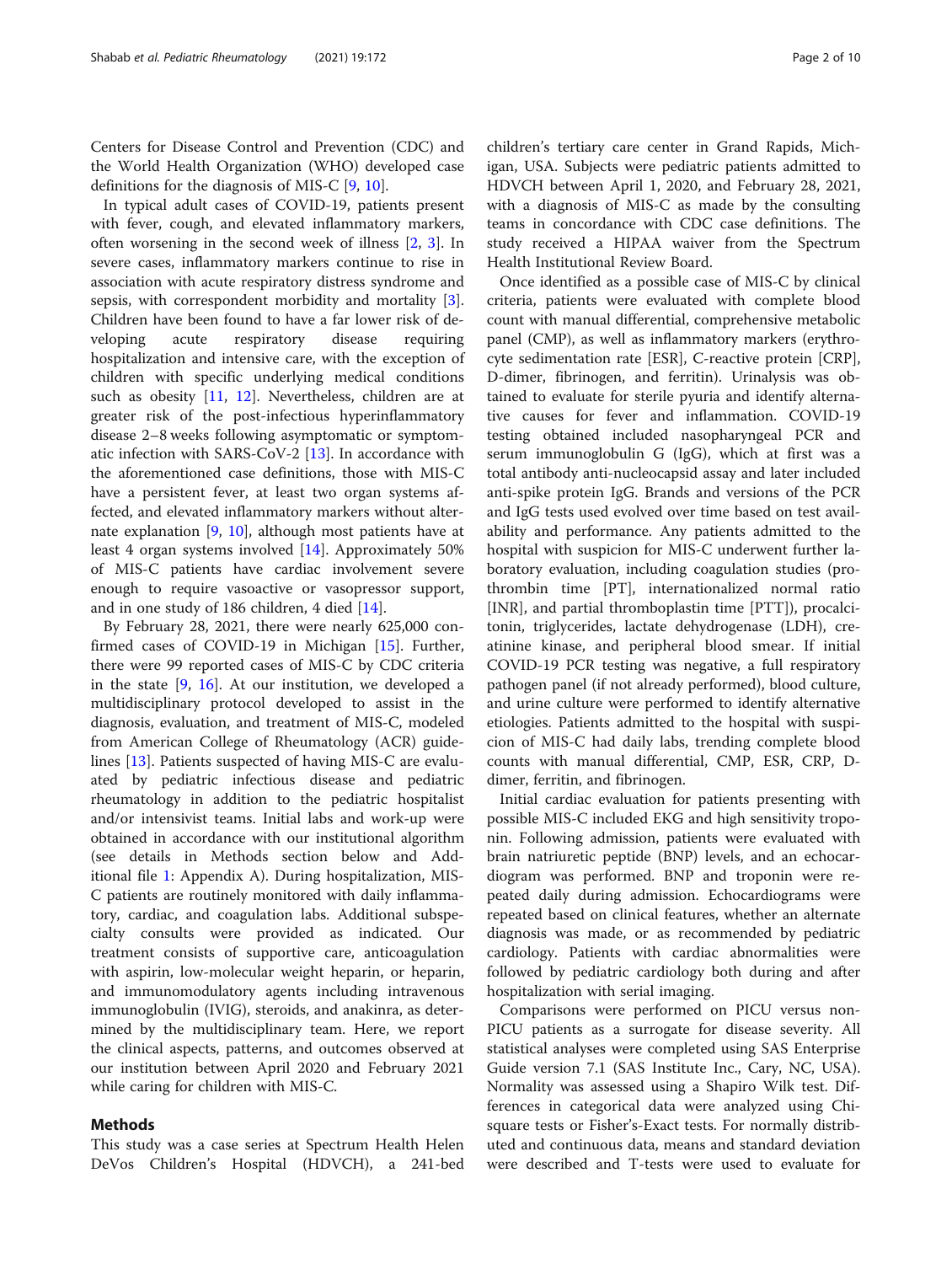significant differences. For non-normally distributed and continuous data, medians and interquartile values were established and Kruskal-Wallis tests were used to compare medians. For all analyses,  $p$  values of  $<0.05$  were considered significant.

# Results

18 16 14

There were 26 children diagnosed with MIS-C associated with COVID-19 at our institution between April 1, 2020, and February 28, 2021, which accounted for about one-third of the total cases in our state (Fig. 1). Of these, 15 (57%) children required admission to the pediatric intensive care unit (PICU) designated as group 1. Those who did not require care in the PICU were designated as group 2. No statistically significant differences were noted in patient demographics which are delineated in table one. The clinical characteristics and cardiac findings of these 26 children are outlined in Table [1](#page-3-0). Three patients had diagnosis of obesity prior to admission.

Every patient presented with fever, in accordance with initial diagnostic criteria. Gastrointestinal symptoms were common among these children, with 22/26 (84.6%) experiencing abdominal pain, including 14/15 (93.3%) of PICU cases. Kawasaki-like features (defined as having one or more of the major diagnostic clinical criteria of Kawasaki disease, namely bilateral conjunctivitis, unilateral lymphadenopathy of 1.5 cm or greater, rash, oral mucosa changes, or extremity changes) were seen in 17/ 26 children (65.4%), 9 of which did not require PICU admission. Coronary dilation (Z-scores ≥2.0 on echocardiogram) was seen in 12/26 children (46.2%), 6 of whom required intensive care and 6 of whom did not. Dilation was seen in the left main coronary, circumflex, left coronary, left anterior descending and right coronary arteries. Other cardiac changes were seen in 15/26 children (57.7%), which included depressed left and/or right ventricle systolic function, mitral and tricuspid regurgitation, aortic root dilation, main pulmonary artery enlargement and pericardial effusion.

There were 17 children with a known history of COVID-19 infection or exposure; of these, 7 were in the PICU group and 10 in the non-PICU group, meaning patients in the PICU were less likely to have a COVID-19 history ( $p = 0.0362$ ). The COVID-19 anti-spike antibody was found in nearly all children (25/26, 96.2%). Only one patient lacked anti-spike antibodies, and this patient was in the non-PICU group. Among the 16 children who had cytokine evaluations (10 in the PICU group, 6 in the non-PICU group), 100% had elevation in IL-10. The PICU group included all children who needed any respiratory support, typically related to cardiorespiratory compromise (12/26, 46.2%). There were 2/15 (13.3%) who required nasal cannula, 2/15 (13.3%) who required bilevel positive airway pressure, and 8/15 (53.3%) who required intubation amongst all the PICU cases. Multiple imaging studies were ordered on the patients in this study depending on their clinical



Cases of MIS-C in HDVCH vs Confirmed Cases of COVID-19 in Michigan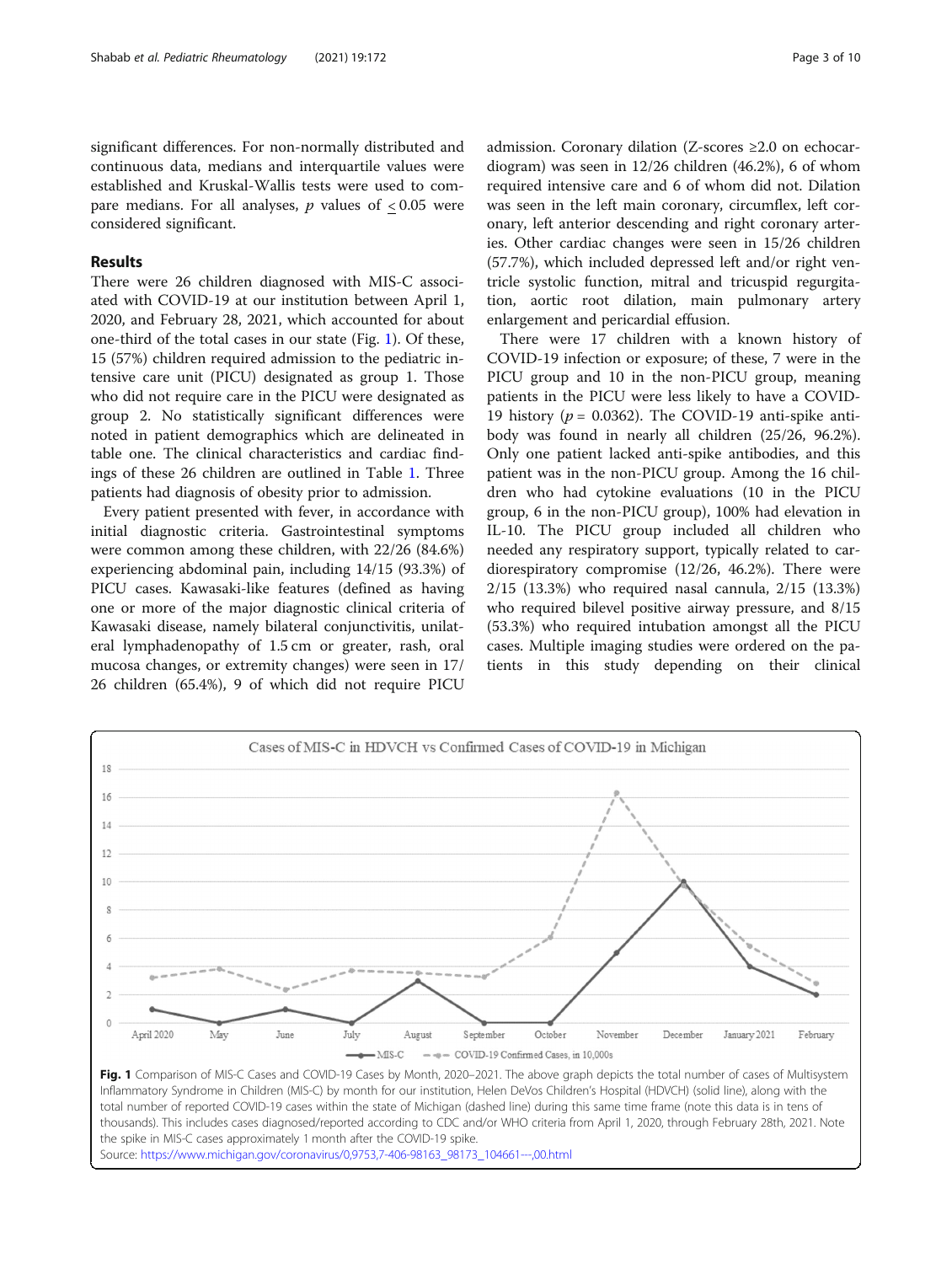<span id="page-3-0"></span>

|  | Table 1 Clinical characteristic and cardiac findings in patients with Multisystem Inflammatory Syndrome in Children in Michigan |  |  |  |
|--|---------------------------------------------------------------------------------------------------------------------------------|--|--|--|
|  | stratified by ICU admission, April 2020–February 2021                                                                           |  |  |  |

| <b>Demographic Characteristics</b>        |                       |                     |                    |                        |                  |
|-------------------------------------------|-----------------------|---------------------|--------------------|------------------------|------------------|
|                                           |                       | Total (%)           | Group 1 (PICU) (%) | Group 2 (non-PICU) (%) | $\boldsymbol{p}$ |
| <b>Total</b>                              |                       | 26                  | 15                 | 11                     | values           |
| Age (months)                              | Mean (St Dev)         | 105.15 (57.3)       | 99.13 (53.4)       | 113.36 (64.0)          | 0.5424           |
| Sex                                       | Male                  | 16(61.5)            | 7(46.7)            | 9(81.8)                | 0.1092           |
|                                           | Female                | 10(38.5)            | 8(53.3)            | 2(18.2)                |                  |
| Race                                      | White                 | 14 (53.5)           | 8(53.3)            | 6(54.6)                |                  |
|                                           | <b>Black</b>          | 4(15.4)             | 4(26.7)            | 0(0)                   |                  |
|                                           | Hispanic              | 3(11.5)             | 2(13.3)            | 1(9.1)                 |                  |
|                                           | Other                 | 3(11.5)             | 0(0)               | 3(27.3)                |                  |
|                                           | Unknown               | 2(7.7)              | 1(6.7)             | 1(9.1)                 |                  |
| <b>BMI</b>                                | Median (IQR)          | 18.095 (16.1-20.83) | 17.7 (16.1-20.06)  | 19.16 (15.44-22.98)    | 0.5858           |
| Clinical presentation                     |                       |                     |                    |                        |                  |
| Fever                                     |                       | 26 (100)            | 15 (100)           | 11(100)                | 1.0              |
| GI symptoms                               | Vomiting              | 19 (73.1)           | 12 (80)            | 7(63.6)                | 0.4065           |
|                                           | Diarrhea              | 14 (53.9)           | 7(46.7)            | 7(63.6)                | 0.3912           |
|                                           | Abdominal pain        | 22 (84.6)           | 14 (93.3)          | 8(72.7)                | 0.2789           |
| Skin rash                                 |                       | 15(57.7)            | 8(53.3)            | 7(63.6)                | 0.7007           |
| Other Kawasaki-like features <sup>a</sup> |                       | 17(65.4)            | 8 (53.3)           | 9(81.8)                | 0.1315           |
| Cardiac involvement                       | Coronary dilation     | 12 (46.2)           | 6(40)              | 6(54.6)                | 0.4623           |
|                                           | Other cardiac changes | 15(57.7)            | 11(73.3)           | 4(36.4)                | 0.1089           |
| History of COVID-19 infection/exposure    |                       | 17(65.4)            | 7(46.7)            | 10 (90.9)              | $0.0362*$        |
| Cytokine elevation <sup>b</sup>           | IL-2 Soluble          | 8(50)               | 4(40)              | 4(66.7)                | 0.6084           |
|                                           | IL-2 Receptor         | 12(75)              | 9(90)              | 3(50)                  | 0.1181           |
|                                           | $IL-5$                | 2(12.5)             | 2(20)              | 0(0)                   | 0.5              |
|                                           | $IL-6$                | 7(43.8)             | 6(60)              | 1(16.7)                | 0.1451           |
|                                           | $IL-10$               | 16 (100)            | 10 (100)           | 6(100)                 |                  |
|                                           | $IL-13$               | 6(37.5)             | 5(50)              | 1(16.7)                | 0.3069           |
|                                           | $IL-17$               | 5(31.3)             | 4(40)              | 1(16.7)                | 0.5879           |
|                                           | TNF-alpha             | 3(18.8)             | 2(20)              | 1(16.7)                | 1.0              |
|                                           | TNF-gamma             | 6(37.5)             | 4(40)              | 2(33.3)                | 1.0              |
| Positive COVID-19 PCR on admission        |                       | 11(42.3)            | 6(40)              | 5(45.5)                | 1.0              |
| COVID-19 antibody                         | Anti-Spike            | 25 (96.2)           | 15 (100)           | 10 (90.9)              | 0.4231           |
|                                           | Anti-Nucleocapsid     | 18 (85.7)           | 10(83.3)           | 8 (88.9)               | 1.0              |
| Respiratory support                       | Nasal cannula         | 2(7.7)              | 2(13.3)            | 0(0)                   |                  |
|                                           | BiPap                 | 2(7.7)              | 2(13.3)            | 0(0)                   |                  |
|                                           | Intubated             | 8(30.8)             | 8(53.3)            | 0(0)                   |                  |

BMI Body mass index, IQR interquartile range, GI Gastrointestinal, COVID-19 Coronavirus disease 2019, PCR polymerase chain reaction, IL Interleukin, TNF Tumor

necrosis factor, BiPap Bilevel positive airway pressure<br><sup>a</sup> cervical adenopathy, oral mucosa changes, peripheral extremity changes, and/or bilateral non-purulent conjunctivitis

<sup>b</sup> Incorporated into practice during study period, not universally obtained on all included patients

\*significant  $p$  value ( $\leq$ 0.05)

symptoms; details and statistical analysis were beyond the scope of this review.

All 26 patients underwent EKGs, 20 (76%) of which were abnormal. The abnormal EKG findings included sinus tachycardia, sinus bradycardia, nonspecific ST segment and T wave changes, low voltage QRS complexes, poor R wave progression, prolonged QT interval, borderline prolonged PR interval, right axis deviation, left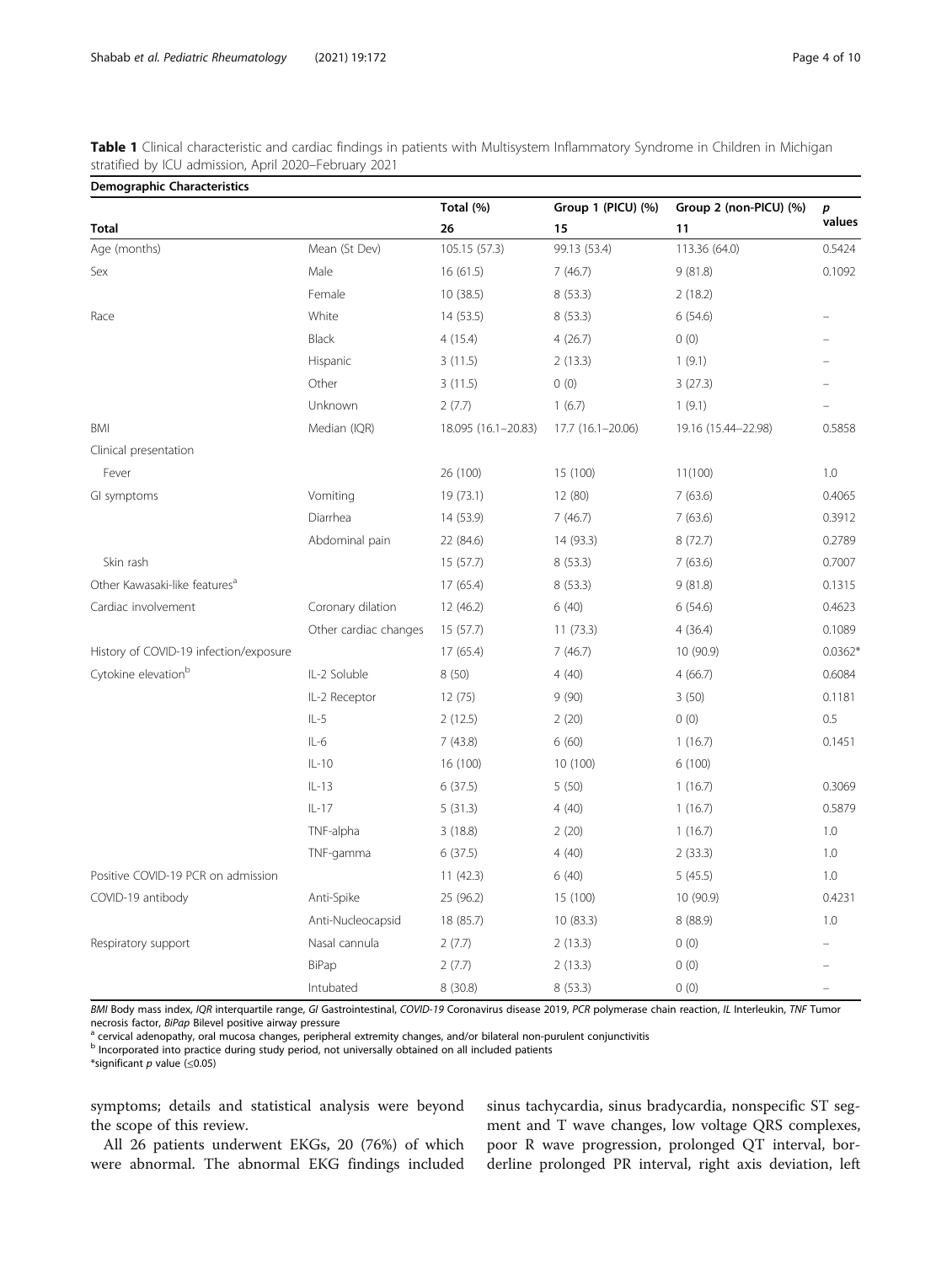axis deviation, premature ventricular contractions, and possible right ventricular hypertrophy.

Laboratory data at presentation are outlined in Table 2. All patients had elevated inflammatory markers at presentation, which were necessary criteria for diagnosis of MIS-C. Other general lab findings included anemia, lymphopenia, elevated creatinine, mild elevation in AST and/or ALT, and elevated troponin and BNP levels. The PICU group had significantly higher procalcitonin levels with a median of 11.1 ng/mL while the non-PICU group had a median of 2.79 ng/mL ( $p = 0.0298$ ). The BNP level was significantly higher in the PICU group with a median of 7019 pg/mL compared to the non-PICU group with a median of 1179 pg/mL ( $p = 0.0218$ ). The ferritin level at presentation, although higher in the PICU group, was not statistically significantly higher than in the non-

PICU group; however, the peak ferritin level in the PICU group was significantly higher than the non-PICU group (median 1008 vs 270,  $p = 0.0075$ ). The mean hemoglobin level in the PICU group was significantly lower at presentation than the non-PICU group (10.31 g/dL vs 12.05  $g/dL$ ,  $p = 0.0196$ ). The median AST for the PICU group was higher than the non-PICU group (39 U/L vs 22 U/L,  $p = 0.0331$ ). The non-PICU group had higher LDH and CK medians than the PICU group, though not statistically significant.

The management of the 26 patients with MIS-C is outlined in Table [3.](#page-5-0) There were 25 children who received aspirin and 25 children who received IVIG (2 g/ kg), with only one child in the non-PICU group not receiving either due to a very mild clinical case. Severe presentations or those not clinically responsive to IVIG

Table 2 Laboratory data at presentation for patients with Multisystem Inflammatory Syndrome in Children in Michigan, April 2020 -February 2021

|                                 | <b>Total</b>         | Group 1<br>(PICU)   | Group 2<br>(non-PICU) | Reference<br>value | p<br>values |
|---------------------------------|----------------------|---------------------|-----------------------|--------------------|-------------|
| <b>Total</b>                    | 26                   | 15                  | 11                    |                    |             |
| WBC (K/CUMM)                    | 10.385 (8.76-13.03)  | 10.70 (8.76-14.46)  | $9.51(7.65 - 11.6)$   | $5.00 - 15.00$     | 0.4062      |
| Hgb $(g/dL)^a$                  | 11.04 (1.93)         | 10.31 (1.84)        | 12.05 (1.62)          | $11.5 - 14.5$      | $0.0196*$   |
| Platelets (K/CUMM)              | 179.5 (137-226)      | 147 (124-209)       | 183 (158-250)         | 140-400            | 0.2128      |
| ALC (K/CUMM)                    | 880.5 (402-1490)     | 876 (299-1490)      | 1073 (580-1866)       | 800-7900           | 0.3781      |
| Sodium (mMol/L) <sup>a</sup>    | 133.73 (5.44)        | 134.27 (6.53)       | 133 (3.66)            | 134-146            | 0.5685      |
| Bicarbonate (mMol/L)            | $22(19-24)$          | $22(19-24)$         | 24 (19-24)            | $21 - 29$          | 0.4951      |
| Creatinine (mg/dL)              | $0.475(0.33 - 0.70)$ | $0.48(0.32 - 0.70)$ | $0.41(0.33 - 0.76)$   | < 0.6              | 0.8762      |
| Albumin (g/dL) <sup>a</sup>     | 2.76(0.64)           | 2.62(0.69)          | 2.95(0.54)            | $3.5 - 5.0$        | 0.2070      |
| ALT (U/L)                       | $26(16-39)$          | $27(16-51)$         | $25(13-37)$           | < 40               | 0.5853      |
| AST (U/L)                       | $32(21-44)$          | $39(25 - 70)$       | $22(17-39)$           | < 40               | $0.0331*$   |
| LDH (U/L)                       | 280.5 (222.5-341)    | 267 (217-334)       | 327 (228-348)         | < 271              | 0.4516      |
| Triglycerides (mg/dL)           | 131 (103-185)        | 130 (102-185)       | 132 (124-153)         | < 150              | 0.8053      |
| ESR $(mm/h)a$                   | 48.12 (30.4)         | 44.33 (29.59)       | 53.27 (32.16)         | < 13               | 0.4701      |
| CRP (mg/L)                      | 110.3 (82.6-164.9)   | 145 (95.1-177.9)    | 90.9 (76-110.3)       | $~<~5$             | 0.0616      |
| Procalcitonin (ng/ml)           | $6.74(2.78 - 16.84)$ | $11.1 (5.7 - 32.8)$ | 2.79 (1.52-4.98)      | < 0.25             | $0.0298*$   |
| Ferritin (ng/mL)                | 374 (178-809)        | 520 (178-1590)      | 200 (178-604.2)       | < 336              | 0.1611      |
| Peak Ferritin (ng/mL)           | 690.5 (274-1214)     | 1008 (513-1733)     | 270 (200-829)         | $7 - 142$          | $0.0075*$   |
| D-dimer (mg/l FEU)              | 2190 (1030-3800)     | 2355 (1540-6850)    | 2190 (690-2810)       | < 0.5              | 0.2983      |
| BNP (pg/mL)                     | 2147 (552-11,023)    | 7019 (1631-20,170)  | 1179 (245-2147)       | < 101              | $0.0218*$   |
| Troponin (ng/L)                 | 18 (5.99-40)         | 18 (5.99-40)        | 13 (5.99-45)          | < 17               | 0.6739      |
| $CK$ (U/L)                      | 73.5 (43-215)        | 59 (43-268)         | 88 (24-162)           | < 233              | 0.5518      |
| Fibrinogen (mg/dL) <sup>a</sup> | 505.27 (127.51)      | 496.27 (129.8)      | 517.55 (129.51)       | 190-400            | 0.6830      |
| PTT(s)                          | 26 (23.5 - 28)       | $26(24-29)$         | $26.5(23-27)$         | < 33.1             | 0.9765      |
| <b>INR</b>                      | $1.1(1.1-1.2)$       | $1.2(1.1-1.6)$      | $1.1(1-1.2)$          | < 1.1              | 0.1121      |

IQR Interquartile range, WBC White blood cells, Hgb Hemoglobin, ALC Absolute lymphocyte count, ALT Alanine aminotransferase, AST Aspartate aminotransferase, LDH Lactate dehydrogenase, ESR Erythrocyte sedimentation rate, CRP C-reactive protein, BNP Brain natriuretic peptide, CK Creatine kinase, PTT Partial thromboplastin time, INR International normalized ratio

<sup>a</sup>These were normally distributed data, therefore mean and standard deviations are reported. The remainder of the data was not normally distributed and so medians and interquartile ranges are reported

\*significant p value (≤0.05)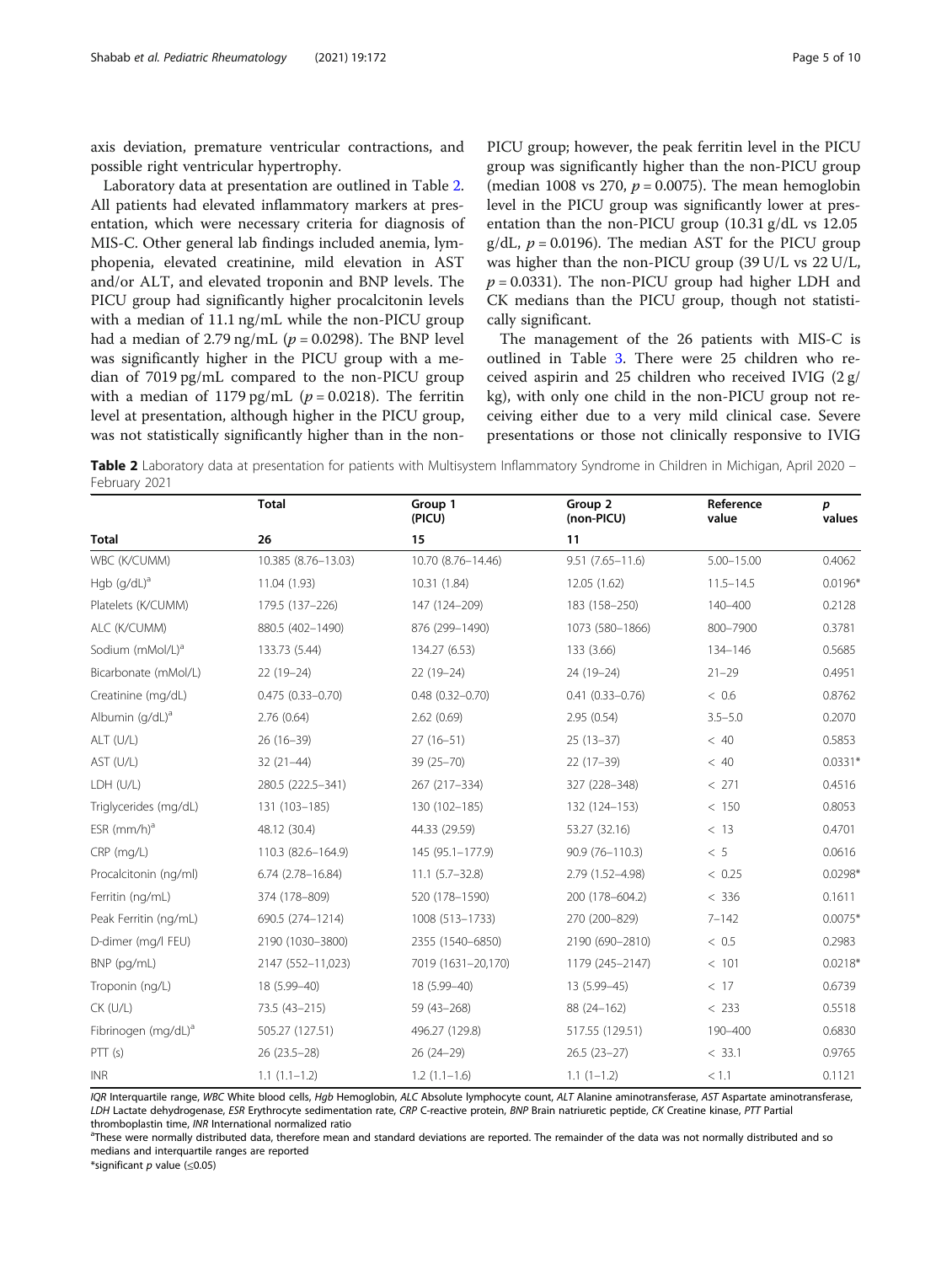<span id="page-5-0"></span>Table 3 Management of 26 patients with Multisystem Inflammatory Syndrome in Children in Michigan, April 2020 – February 2021 Treatment

|                              | Total (%) | Group 1 (PICU) (%) | Group 2 (non-PICU) (%) | р<br>values |
|------------------------------|-----------|--------------------|------------------------|-------------|
| <b>Total</b>                 | 26        | 15                 | 11                     |             |
| Inotropes <sup>a</sup>       | 12 (46.2) | 12 (80)            | 0(0)                   | $0.0001*$   |
| Aspirin                      | 25 (96.2) | 15 (100)           | 10 (90.9)              | 0.4231      |
| Low-molecular weight heparin | 12 (46.2) | 9(60)              | 3(27.3)                | 0.0982      |
| Heparin                      | 5(19.2)   | 5(33.3)            | 0(0)                   | 0.0527      |
| <b>IVIG</b>                  | 25 (96.2) | 15 (100)           | 10 (90.9)              | 0.4231      |
| Steroids                     | 22 (84.6) | 13 (86.7)          | 9(81.8)                | 1.0         |
| Steroid pulse                | 7(26.9)   | 6(40)              | 1(9.1)                 | 0.1783      |
| Anakinra                     | 13 (50)   | 10(66.7)           | 3(27.3)                | $0.0472*$   |
| Infliximab                   | 1(3.9)    | 1(6.7)             | 0(0)                   | 1.0         |

IVIG Intravenous immune globulin

<sup>a</sup>This included epinephrine, norepinephrine, vasopressin, and/or milrinone

\*significant p value (≤0.05)

were additionally treated with IV methylprednisolone, either low dose (2 mg/kg/day as a single dose or divided twice a day) or pulse dosing (15-30 mg/kg with maximum of 1000 once daily for 3–5 days). Corticosteroids were given to 22 children, 13 of whom were in the PICU. Seven children received pulse corticosteroids, only 1 of whom was outside the PICU. Anakinra was given more frequently in the PICU group compared to the non-PICU group (66.7 vs 27.3%,  $p = 0.0472$ ).

Of those admitted to intensive care, 12 out 15 (80%) required inotropes (epinephrine, norepinephrine, vasopressin, and/or milrinone). Anticoagulation with low molecular weight heparin or heparin was given to 9 of 12 children (60%) in the PICU group and 5 children in the non-PICU group; all 5 children who received heparin were in the PICU group. Infliximab was given to one child (3.9%) that was in the PICU group and was diagnosed with MIS-C retrospectively based on clinical characteristics but at the time (April 2020) was treated as Kawasaki Shock Syndrome. One patient received antiviral treatment with remdesivir due to concern for concurrent acute COVID-19 infection and marked severity of illness who subsequently expired.

Concurrent acute bacterial infections occurred in 2 patients (8%), including a urinary tract infection in one and another with a central line-associated bloodstream infection complicated by peritonitis. Other complications included extracorporeal membrane oxygenation (ECMO) use in 3 patients (12%), ischemic cerebrovascular accident or intracranial hemorrhage in 2 patients (8%), bilateral upper and lower extremity amputations in 1 patient (4%), persistent first-degree atrioventricular (AV) block in 1 patient (4%), requirement of enteral tube feeds at discharge in 1 patient (4%), disseminated intravascular coagulation in 1 patient (4%), and death in 1 patient (4%). Median length of stay was 6 days (range 2–43 days) overall, with longer admissions for those in the PICU group compared to the non-PICU group (8 days vs 5 days,  $p = 0.002$ ).

All discharged patients had pediatric specialty followup with cardiology, infectious diseases, and rheumatology. Patients treated with corticosteroids completed a 2– 6 week oral taper after discharge as per ACR guidelines; weans were performed at the discretion of the treating rheumatologist in light of relevant clinical or laboratory abnormalities. The duration of anakinra varied widely from only a few days during their inpatient stay to several weeks past discharge. Increased institutional experience in association with reports from other groups over time allowed for reduction of total duration of anakinra therapy. One patient required readmission for recrudescent fevers and increase in inflammatory markers after completing a 6-week oral corticosteroid taper. It is worth noting that the initial presentation was consistent with MIS-C. Anakinra therapy was continued for 3 months. Trial off resulted in clinical and laboratory recurrence of inflammatory features. Subsequently she transitioned to canakinumab (IL-1 antagonist) and is currently clinically well. This patient did undergo further investigative work up looking for potential other autoinflammatory disease which was non-diagnostic and has whole genome sequencing studies pending.

#### **Discussion**

#### Overall findings

From a demographic standpoint, ethnicity and race have been reported to impact the severity of disease in those affected by acute respiratory COVID-19 due to a variety of proposed mechanisms [\[17,](#page-8-0) [18](#page-8-0)]. The same effect of race/ethnicity on disease severity has not yet been demonstrated in MIS-C. In this report, we did not find a statistically significant difference in demographics and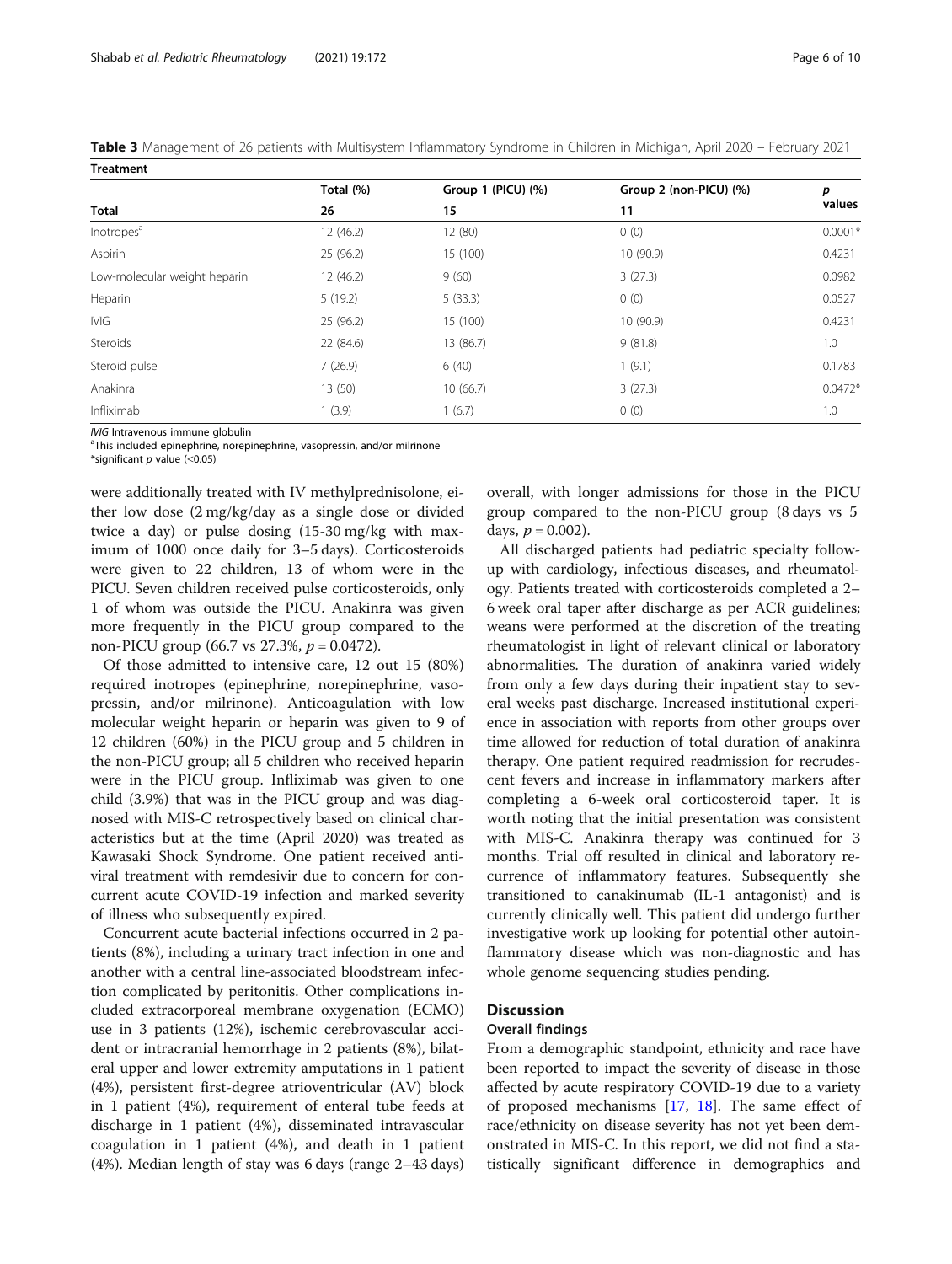outcomes. However, it should be noted that all Black patients included in this study were admitted to the PICU, and that this group included the only mortality as well as the patient with the most significant morbidity (amputations). One unusual finding in comparing the PICU vs non-PICU group features is the lower incidence of a reported prior COVID-19 history in patients admitted to the PICU. Whether this relates to more rapid immune dysregulation [\[19,](#page-8-0) [20](#page-9-0)], delayed presentation to care, or concomitant acute manifestations of COVID-19 is unclear and further studies with larger cohorts are needed.

## Lab differences

Statistically significant differences were found between the PICU and non-PICU groups regarding laboratory values of hemoglobin, BNP, AST, peak ferritin, and procalcitonin. These laboratory derangements correlated with disease severity in our cohort.

Mean hemoglobin was found to be lower in the PICU group; however, the interpretation of this finding is uncertain, especially given that normal ranges for hemoglobin vary by age. Anemia has been frequently described in critical care settings as well in inflammatory states, and the etiology of anemia in our cohort may be multifactorial: iatrogenic (more frequent blood draws, dilution from fluid resuscitation), anemia of acute inflammation, and possibly preexisting anemia of iron deficiency [[21\]](#page-9-0). Our small cohort and retrospective study design do not allow us to delineate between these potential causes. On average, BNP was greater in the PICU group than the non-PICU group. Elevated BNP correlates with greater cardiac dysfunction, and indeed may correlate with disease severity.

In the PICU group, we observed greater elevation in AST, peak ferritin, and procalcitonin. The elevation in AST may be secondary to the greater organ dysfunction and shock present in the PICU group [\[22](#page-9-0)]. Elevations in ferritin are commonly associated with inflammatory and immune dysregulation states. This, in combination with the increased AST, is reminiscent of hemophagocytic lymphohistiocytosis and macrophage activation syndrome (HLH/MAS). These immune dysregulation disorders have previously been reported secondary to viral illness [\[22](#page-9-0)] and so it may follow that MIS-C may have a similar pathophysiological basis with SARS-CoV-2 as a trigger. Procalcitonin was also substantially elevated in the ICU patients; this may be a biomarker of multiorgan dysfunction, as excretion of procalcitonin is mediated by the kidneys. However, procalcitonin was elevated in patients who did not have documented renal dysfunction, and may therefore be a biomarker for disease severity in MIS-C.

#### Treatment approaches

Most patients that underwent treatment for MIS-C received IVIG as per our institutional guidelines. Corticosteroids were used as adjuvant therapy in the majority of patients unless presentation was very mild. Pulse dose corticosteroids were used in patients with critical illness requiring inotropic medication and positive pressure ventilation, or extensive changes on echo including extensive coronary artery dilation or clinically significant effusion. Those with severe presentation, continued decline, or poor response to other therapies were additionally treated with anakinra. Statistically significant differences were found between the PICU and non-PICU groups with usage of inotropes and anakinra. Our institution restricts inotropes to the critical care or emergency department setting, and the majority of the patients cared for in the PICU required inotropic support. We followed the suggestion of early ACR guidelines for anakinra implementation in MIS-C. Our greater reliance on anakinra is likely attributable to the pediatric rheumatology department's familiarity with using anakinra in managing diseases like systemic juvenile idiopathic arthritis (JIA) [\[23](#page-9-0)]. Anakinra is a recombinant interleukin 1 (IL-1) receptor antagonist that is more commonly used to treat autoinflammatory diseases including systemic JIA, cryopyrin-associated periodic fever syndromes and even HLH/MAS [\[24,](#page-9-0) [25](#page-9-0)]. A common pathogenesis of those diseases is an exaggerated innate immune response with the hallmark of an amplified IL-1 cytokine signaling [\[24](#page-9-0), [25\]](#page-9-0).

The principal distinguishing feature of patients who required intensive care was the degree of shock. Our cohort's patients cared for in the PICU had corresponding elevation in BNP, as well as a hyperinflammatory state demonstrated by elevations in AST, peak ferritin and procalcitonin, which is similar to prior literature [[12\]](#page-8-0).

#### **Outcomes**

The majority of patients diagnosed with MIS-C at our institution in the study period were discharged from the hospital in good condition without apparent persistent sequalae. However, several of the patients included in the study group had lingering cardiac disease including coronary dilation, cardiac dysfunction, or both at discharge. We had only one patient with persistent 1st degree AV block after discharge that required prolonged aspirin therapy. The long-term cardiac sequelae of patients diagnosed along the spectrum of severity of MIS-C are yet to be determined [\[26](#page-9-0)–[28\]](#page-9-0), and chronic followup with Pediatric Cardiology is planned for our cohort.

However, some patients did experience substantial morbidity during their hospitalization for MIS-C. In particular, one patient had severe shock and cardiovascular collapse necessitating ECMO. During this time, he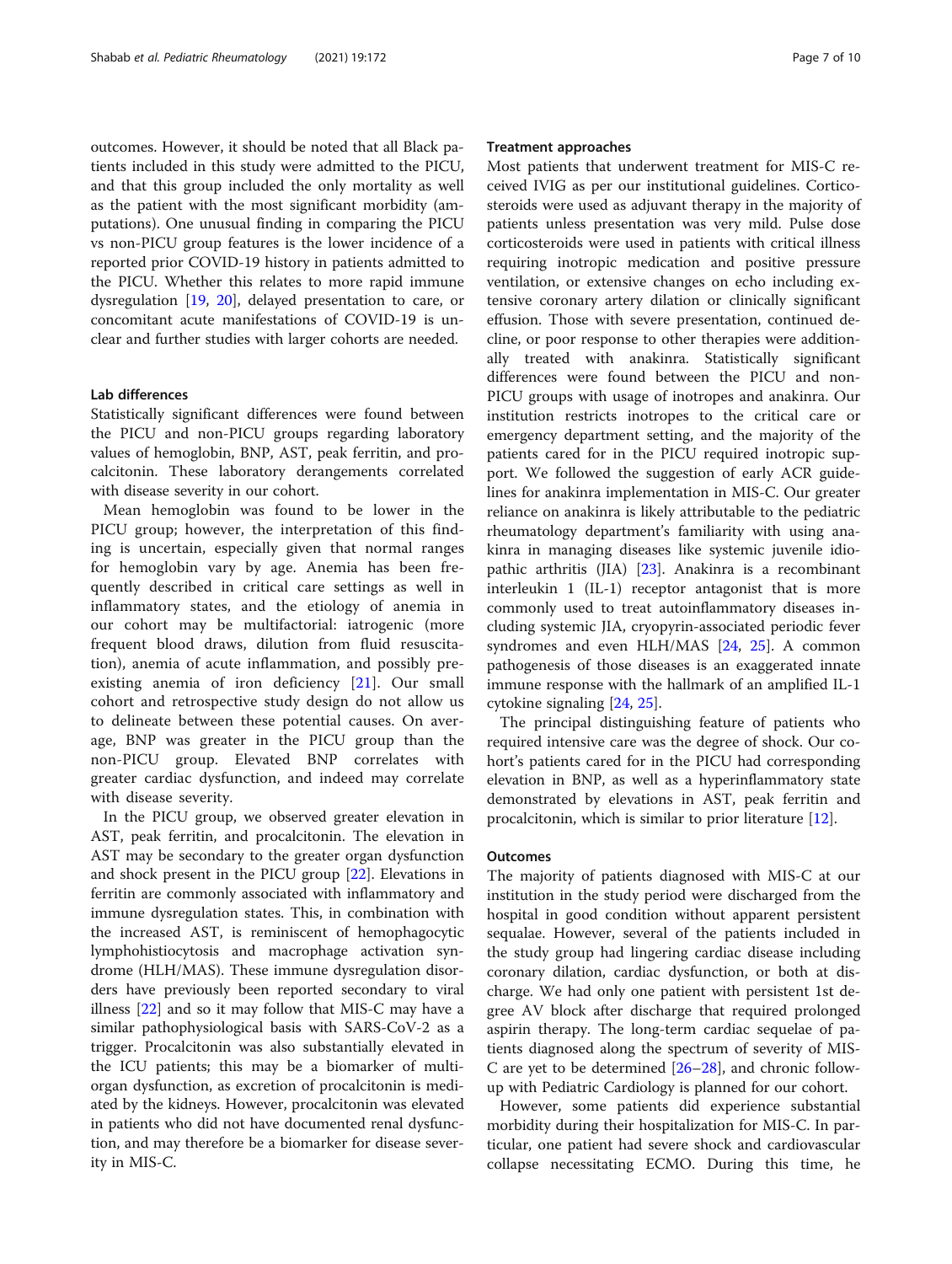developed ischemic injury secondary to edema and disseminated intravascular coagulation leading to dry gangrene of all distal extremities necessitating amputation. He additionally developed profound multiple organ dysfunction and required CRRT, with subsequent hemodialysis. Prior medical history was notable for autism, obesity, and mild intermittent asthma. Unfortunately, our cohort also included one patient death. This patient experienced severe shock with cardiogenic, septic, and distributive features. After a brief period of clinical stability, the patient experienced rapid deterioration and was found to have superimposed gram-negative septicemia. This subsequently led to ECMO due to catecholamine resistant shock. This was complicated by profound intracranial hemorrhage and the patient's family elected to withdraw technological support. The etiology of the patient's superimposed bloodstream infection is uncertain, although multiple mechanisms were proposed. It is possible that the patient's degree of shock led to microangiopathic ischemic changes to the intestinal mucosa that allowed for dissemination of enteric bacteria into the patient's bloodstream. Further, the patient was substantially immunosuppressed with both pulse and high dose corticosteroids, and anakinra, making her more susceptible to opportunistic infection. Both selected severe cases did occur in Black children.

Notably, as above, our data does suggest that concomitant infections can and do occur in MIS-C. This occurred in two of the patients in our cohort. Whether the hyperinflammatory state predisposes individuals to be at risk of developing other infections or this is subsequent to the effects of immunomodulating medications is unclear. Of note, anakinra has not been associated with secondary infections in prior research on chronic rheumatological conditions [\[29](#page-9-0)–[31\]](#page-9-0). Observational studies have demonstrated a dose dependent effect of infection associated with corticosteroid use; however, this has not been replicated with randomized controlled trials [[32\]](#page-9-0).

## Addition to the literature

The patients presented in this cohort add to the growing understanding of MIS-C as a potentially life-threatening disease process with a spectrum of cardiac, hematologic and immunologic manifestations. Characteristics of the disease mimic that of other diseases known or believed to be the result of immune dysregulation.

All the patients in our study did have at least some features that overlap with Kawasaki disease, HLH, MAS and other acute immune dysregulation disorders as has been reported in other studies [[33](#page-9-0)]. However, the diagnostic criteria for these conditions were not met in all patients. Therefore, our study adds to the increasing body of evidence that, although apparently related to

these other conditions, MIS-C is a distinct disorder with possible overlapping genetic tendencies [\[34,](#page-9-0) [35\]](#page-9-0).

Relative to other institutions, our approach to MIS-C generally relied on corticosteroids and anakinra and a collaborative multidisciplinary approach was utilized for diagnosis and management of those patients. For PICU patients, we aimed for complete multidisciplinary rounds daily, when possible, which encouraged real-time discussion of individual cases amongst all involved specialists.

In our study group, no adverse outcomes were noted that were directly attributable to Anakinra use. Given the manner in which we performed our study we cannot directly determine benefit. However, there is a biological plausibility to support its use and accordingly, we believe that randomized controlled trials should be performed.

Some of the laboratory findings in MIS-C that our case series found are reminiscent of an HLH/MAS-like cytokine storm (elevated ferritin, pancytopenia, elevated inflammatory markers). However, the degree of inflammation was not as marked as is typically noted in HLH/ MAS, leading credence to MIS-C as a separate disease process with potentially overlapping pathogenesis. Outcomes in our patients were overall favorable while using anakinra which suggests it has a role in management of severe MIS-C when refractory to IVIG and corticosteroids.

#### Study limitations

MIS-C is a rare [[36](#page-9-0)] but important syndrome to identify and treat, in light of its widely varying symptomatology and disease severity. Our institution only diagnosed those severe enough to require hospital admission. Our awareness and understanding of the disease evolved as our institutional knowledge increased. This extended to include the diagnostic criteria that were used in conjunction with CDC and WHO guidelines to identify those patients with MIS-C. Given this change in diagnostic criteria it is possible that patients would have been included or excluded differently at different points within the study period.

#### Future study

Identification of precise biomarkers that predict severe disease, to quickly identify those patients who may need escalation of care or additional therapeutics, is needed. Although our sample size is low, we suggest that significantly elevated ferritin and procalcitonin may predict a worse disease course.

More research needs to be done to improve our understanding of the patient population that is at the highest risk for developing MIS-C, which remains a rare complication in children after acute COVID-19 infection.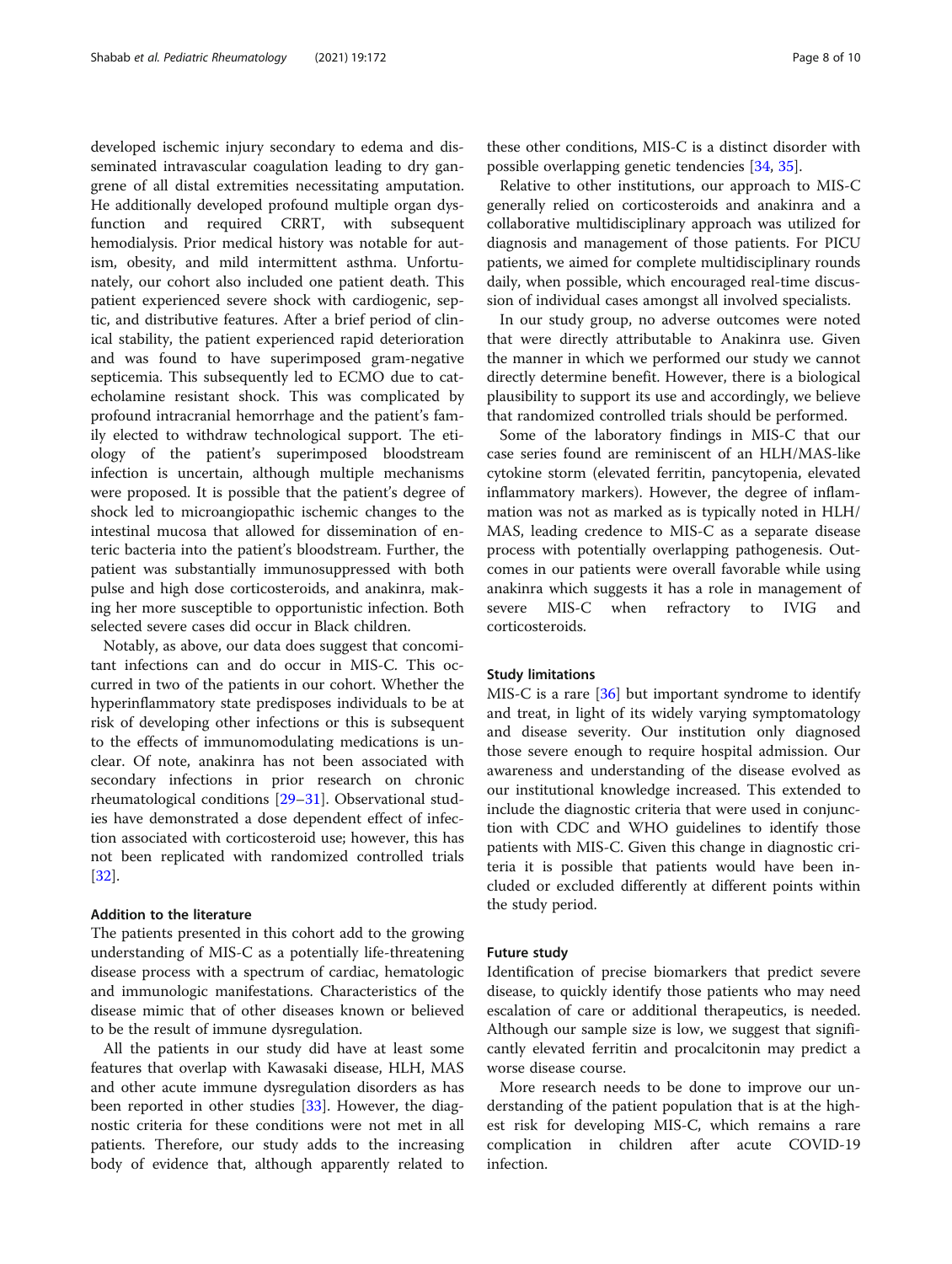# <span id="page-8-0"></span>Conclusion

Although overlaps exist with other hyperinflammatory conditions, our study provides further evidence that MIS-C is a distinct, albeit heterogenous, disorder with possible overlapping features with Kawasaki, MAS, and HLH. Anakinra, in conjunction with corticosteroids, IVIG, and supportive care, is demonstrated to be worthy of evaluation as an adjuvant agent in the treatment of MIS-C. Further, this report identifies procalcitonin, peak ferritin, and BNP as potentially useful markers for severity of disease.

#### Abbreviations

ACR: American College of Rheumatology; AST: Aspartate Aminotransferase; BNP: Brain Natriuretic Peptide; CDC: Centers for Disease Control and Prevention; CMP: Comprehensive Metabolic Panel; COVID-19: Coronavirus Disease 2019; CRP: C-Reactive Protein; ECMO: Extracorporeal membrane oxygenation; EKG: Electrocardiogram; ESR: Erythrocyte Sedimentation Rate; HDVCH: Spectrum Health Helen DeVos Children's Hospital; HIPAA: Healthcare Information Portability and Accountability Act; HLH: Hemophagocytic Lymphohistiocytosis; IL: Interleukin; IVIG: Intravenous Immunoglobin; JIA: Juvenile idiopathic arthritis; MAS: Macrophage Activation Syndrome; MIS-C: Multisystem Inflammatory Syndrome in Children; PCR: Polymerase chain reaction; PICU: Pediatric Intensive Care Unit; SARS-CoV-2: Severe Acute Respiratory Syndrome Coronavirus 2; WHO: World Health Organization

## Supplementary Information

The online version contains supplementary material available at [https://doi.](https://doi.org/10.1186/s12969-021-00658-3) [org/10.1186/s12969-021-00658-3.](https://doi.org/10.1186/s12969-021-00658-3)

Additional file 1: Appendix A. Institutional MIS-C Algorithm.

#### Acknowledgements

Special thanks to our colleague Dr. Rosemary Olivero for editing of this manuscript.

#### Authors' contributions

AA created the project and worked with KA and JS on study design. AA, MC, AS, and AD all contributed to writing methods and obtaining IRB approval. Data was collected by JS, AD, MC, AS and updated by AA as needed. AA oversaw data analysis. Each author contributed to sections of the manuscript, but majority of discussion was written by JS, AA, and KA. AD created the tables and JS made the figure. All authors read and approved the final manuscript.

#### Funding

There was no funding for this project.

#### Availability of data and materials

The datasets generated and/or analyzed during the current study are not publicly available but are available from the corresponding author on reasonable request.

## **Declarations**

#### Ethics approval and consent to participate

This project received approval from the Spectrum Health Institutional Review Board and a waiver of consent was granted.

#### Consent for publication

Not applicable.

## Competing interests

The authors declare that they have no competing interests.

#### Author details

<sup>1</sup>Spectrum Health Helen DeVos Children's Hospital/Michigan State University Pediatric Residency Program, Grand Rapids, MI, USA. <sup>2</sup>Michigan State University College of Human Medicine, Grand Rapids, MI, USA. <sup>3</sup>Department of Pediatric Rheumatology, Spectrum Health Helen DeVos Children's Hospital, Grand Rapids, MI, USA. <sup>4</sup>Department of Pediatric Infectious Diseases, Spectrum Health Helen DeVos Children's Hospital, 35 Michigan St. NE, Suite 4150, Grand Rapids, MI 49503, USA.

## Received: 27 September 2021 Accepted: 28 November 2021 Published online: 16 December 2021

#### References

- 1. Huang C, Wang Y, Li X, Ren L, Zhao J, Hu Y, et al. Clinical features of patients infected with 2019 novel coronavirus in Wuhan, China. Lancet. 2020;395(10223):497–506.
- 2. Guan W-J, Ni Z-Y, Hu Y, Liang W-H, Ou C-Q, He J-X, et al. Clinical characteristics of coronavirus disease 2019 in China. N Engl J Med. 2020; 382(18):1708–20.
- 3. Zhou F, Yu T, Du R, Fan G, Liu Y, Liu Z, et al. Clinical course and risk factors for mortality of adult inpatients with COVID-19 in Wuhan, China: a retrospective cohort study. Lancet. 2020;395(10229):1054–62.
- 4. Zimmermann P, Curtis N. COVID-19 in children, pregnancy and neonates: a review of epidemiologic and clinical features. Pediatr Infect Dis J. 2020;39(6): 469–77.
- 5. Davies NG, Klepac P, Liu Y, Prem K, Jit M, CMMID COVID-19 working group, et al. Age-dependent effects in the transmission and control of COVID-19 epidemics. Nat Med. 2020;26(8):1205–11.
- 6. Riphagen S, Gomez X, Gonzalez-Martinez C, Wilkinson N, Theocharis P. Hyperinflammatory shock in children during COVID-19 pandemic. Lancet. 2020;395(10237):1607–8.
- 7. Whittaker E, Bamford A, Kenny J, Kaforou M, Jones CE, Shah P, et al. Clinical characteristics of 58 children with a pediatric inflammatory multisystem syndrome temporally associated with SARS-CoV-2. JAMA. 2020;324(3):259– 69.
- 8. Viner RM, Whittaker E. Kawasaki-like disease: emerging complication during the COVID-19 pandemic. Lancet. 2020;395(10239):1741–3.
- 9. HAN Archive 00432 | Health Alert Network (HAN) [Internet]. [cited 2021 Jul 2]. Available from: <https://emergency.cdc.gov/han/2020/han00432.asp>
- 10. Multisystem inflammatory syndrome in children and adolescents temporally related to COVID-19 [Internet]. [cited 2021 Jul 2]. Available from: [https://](https://www.who.int/news-room/commentaries/detail/multisystem-inflammatory-syndrome-in-children-and-adolescents-with-covid-19) [www.who.int/news-room/commentaries/detail/multisystem-inflammatory](https://www.who.int/news-room/commentaries/detail/multisystem-inflammatory-syndrome-in-children-and-adolescents-with-covid-19)[syndrome-in-children-and-adolescents-with-covid-19](https://www.who.int/news-room/commentaries/detail/multisystem-inflammatory-syndrome-in-children-and-adolescents-with-covid-19)
- 11. Siebach MK, Piedimonte G, Ley SH. COVID-19 in childhood: transmission, clinical presentation, complications and risk factors. Pediatr Pulmonol. 2021; 56(6):1342–56.
- 12. Abrams JY, Oster ME, Godfred-Cato SE, Bryant B, Datta SD, Campbell AP, et al. Factors linked to severe outcomes in multisystem inflammatory syndrome in children (MIS-C) in the USA: a retrospective surveillance study. Lancet Child Adolesc Health. 2021;5(5):323–31.
- 13. Henderson LA, Canna SW, Friedman KG, Gorelik M, Lapidus SK, Bassiri H, et al. American College of Rheumatology Clinical Guidance for multisystem inflammatory syndrome in children associated with SARS-CoV-2 and Hyperinflammation in pediatric COVID-19: version 1. Arthritis Rheumatol. 2020;72(11):1791–805.
- 14. Feldstein LR, Rose EB, Horwitz SM, Collins JP, Newhams MM, Son MBF, et al. Multisystem inflammatory syndrome in U.S. children and adolescents. N Engl J Med. 2020;383(4):334–46.
- 15. Coronavirus Coronavirus [Internet]. [cited 2021 Jul 2]. Available from: <https://www.michigan.gov/Coronavirus>
- 16. Coronavirus MIS-C Data and Reporting [Internet]. [cited 2021 Jul 2]. Available from: [https://www.michigan.gov/coronavirus/0,9753,7-406-98163\\_](https://www.michigan.gov/coronavirus/0,9753,7-406-98163_98173_104661%2D%2D-,00.html) [98173\\_104661%2D%2D-,00.html](https://www.michigan.gov/coronavirus/0,9753,7-406-98163_98173_104661%2D%2D-,00.html)
- 17. Gao Y-D, Ding M, Dong X, Zhang J-J, Kursat Azkur A, Azkur D, et al. Risk factors for severe and critically ill COVID-19 patients: a review. Allergy. 2021; 76(2):428–55.
- 18. Price-Haywood EG, Burton J, Fort D, Seoane L. Hospitalization and mortality among black patients and white patients with Covid-19. N Engl J Med. 2020;382(26):2534–43.
- 19. Ramaswamy A, Brodsky NN, Sumida TS, Comi M, Asashima H, Hoehn KB, et al. Immune dysregulation and autoreactivity correlate with disease